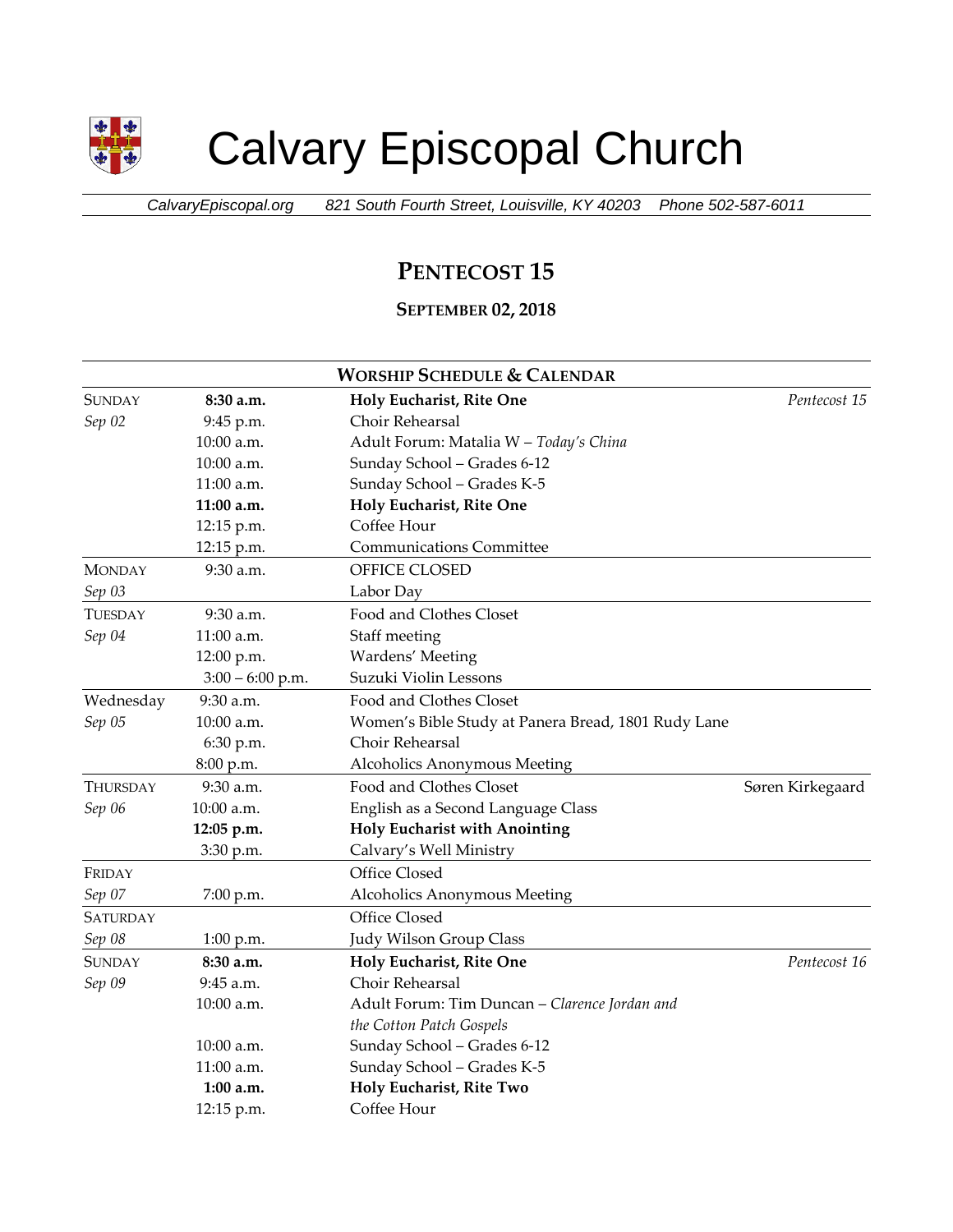#### **ANNOUNCEMENTS**

*Announcements for the bulletin should be submitted to* [Verger@CalvaryEpiscopal.org](mailto:Verger@CalvaryEpiscopal.org) *by the preceding Tuesday at noon.* 

**COFFEE HOUR IN FRAZIER HALL**: The Calvary Coffee Hour invites all to join us every Sunday following the 11:00 service. Today the CCH is hosted by The Hardy and Henson Team: A Celebration of Labor Day. Next Sunday, September 9, CCH will be hosted by Jean and Art Dietz.

**ADULT FORUM SCHEDULE:** Please join us for Adult Forum each Sunday at 10:00 in Parker Hall. Matalia W facilitates: *Today's China* (information, questions, social issues, food tasting. Next Sunday, September 09, Tim Duncan facilitates *Clarence Jordan and the Cotton Patch Gospels*.

**MEMBERSHIP PHOTOS**: When our new Rector arrives, it will be important that current pictures of our members be available. In that light, please send a recent photo of yourself and members of your family to [bookkeeper@calvaryepiscopal.org](mailto:bookkeeper@calvaryepiscopal.org) (preferred method) or in paper form to Melissa Guidry at Calvary.

**2018 CONVENTION OF THE EPISCOPAL DIOCESE OF KENTUCKY:** The 191st Convention of the Diocese of Kentucky will convene in Henderson, Kentucky, on November 9 and 10. Anyone interested in being a Lay Deputy or Lay Alternate Deputy to the Convention, please notify Don Snow by September 9.

**PASTORAL CARE CENTRAL:** Please let Jim Barnes know when a parishioner needs pastoral care due to hospitalization, home-bound illness, or other situation which prevents them from attending church.

**CALVARY CLEAN-UP SUCCESS!** Our Clean-Up Day was led on Saturday morning by our own Clean-Up Captain, Lou Henson. It was a fun time from Jamie Hendon's delivery of hot coffee and breakfast sweets to get us going until the finale of pizza delivery facilitated by Father John. All 20 workers scrubbed, scraped, washed, inspected, painted and worked diligently to improve some of our problem areas. A huge thanks goes to the Tireless Twenty consisting of Chris Stepp, Clyde Warner, Dean French, Don Snow, Donna Duvall, Father John, Jamie Hendon, Jennie Kling, Jerry Lyndrup, Joanne Wingfield, Linda French, Lou Henson, Lupe Lopez, Margaret Dickinson, Mary Redden, Meg Scharre, Mike Collier, Ruth Robins, Stephanie Smith, and Will Cary. When you hear of another Clean-Up Day, please plan to join us!

**SHARING FAITH DINNERS: We are happy to announce that Calvary has 55 members committed to attending the Diocesan Sharing Faith Dinners the final two weeks of September! Today, we have posted in Frazier Hall the groups/dates/times chosen by all. We hope to have addresses and directions available next week. There are still two seats available and we would love to have you join us. See Linda French or contact her at [LFrench444152@gmail.com](mailto:LFrench444152@gmail.com) to check those two dates and times. See you at the table!**

**CELEBRATION OF NEW MINISTRY:** The Reverend H. Elizabeth Back will be installed as the Rector of St. James' Episcopal Church, Pewee Valley, on Friday, September 21 at 6:45 pm. Shawn Dawson and our choir have been invited to participate in the service as has the Verger, Jim Barnes. Please join us in this joyous event. **The facility is not large and should you wish to attend the service, please contact The Reverend Mary Abrams at [MaryJanAbrams@gmail.com](mailto:MaryJanAbrams@gmail.com) or at 502-572-0356 in order that she may assess seating arrangements.**

**YOUTH GROUP:** Youth Group for 6th–12th grades meets the second Sunday of every month from 6:00 – 7:30 p.m. For any other questions regarding Sunday School and Children/Youth events, please email Britt Shelton at [britt.shelton@calvaryepiscopal.org.](mailto:britt.shelton@calvaryepiscopal.org)

**SUNDAY SCHOOL:** Sunday School classes began anew today. Those who are interested in volunteering to teach or to be a door person for Sunday School please contact Britt Shelton as above. You may also pre-register your children by emailing Britt for a new registration packet.

**LAUNDRY LOVE:** The Urban Partnership hosts the Laundry Love Initiative on Sep 13, Oct 11, Nov 8, and Nov 13. Everyone is welcome to assist even when Calvary is not the host. If you have questions, please contact Jennifer Kling, Urban Partnership Liaison, at 502-905-5586.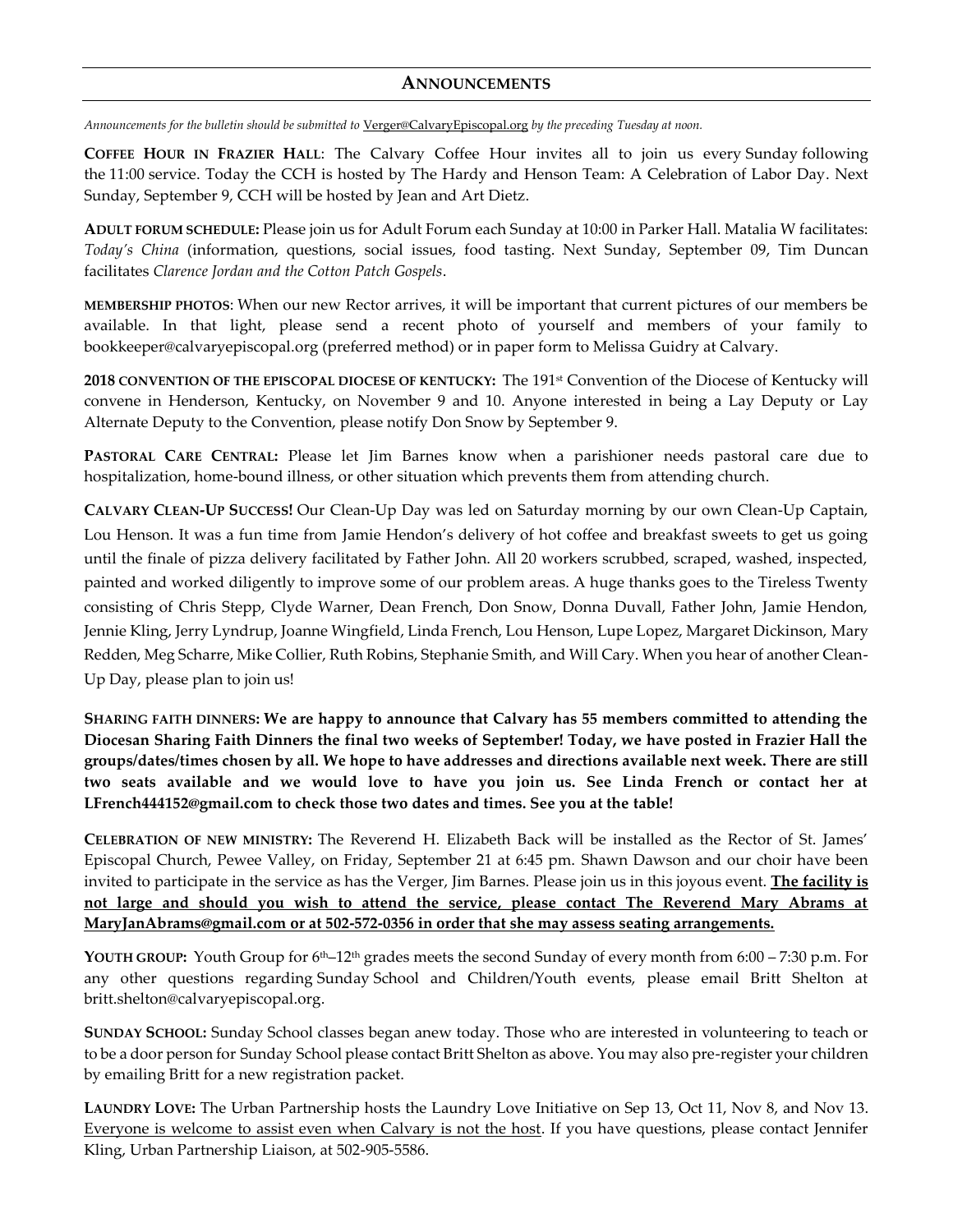#### **ATTENDANCE UPDATE: 08/26/08**

| <b>SUNDAY</b>   | Sanctuary/Altar | Choir | Nave | Total      |
|-----------------|-----------------|-------|------|------------|
| <b>SERVICES</b> |                 |       |      | Attendance |
| $08:30$ am      |                 |       |      | 11         |
| $11:00$ am      | h               | 15    | 56   | 77         |
| <b>TOTAL</b>    |                 | 16    | 63   | 88         |
|                 |                 |       |      |            |
| 08/26/2018      | Adult Forum     |       |      | 15         |
| 08/30/2018      | HE/Anointing    |       |      |            |

**CALVARY'S WELL:** 08/30/2018 (81 o ) Lemonade 242 cups; sandwiches with cookies 201 water 96 bottles; clothing items 52 items; popcorn 121; 82 toothbrushes.

**PASTORAL** (clergy and lay) Visits week of August 26-August 30: 3; communed; 2018: 36

**OTHER PASTORAL CONTACTS** week of August 26-August 30: 6

**CLOTHES AND FOOD MINISTRY** August: persons served 237. 2018 to date: 1874 bags of food.

| <b>CALVARY CLERGY AND STAFF</b>                     |             |  |  |  |  |
|-----------------------------------------------------|-------------|--|--|--|--|
| The Rev. John G. Allen, Jr., Interim Rector         |             |  |  |  |  |
| jga@calvaryepiscopal.org                            | 587-6011x12 |  |  |  |  |
| James M. Barnes, Verger and Parish Administrator    |             |  |  |  |  |
| verger@calvaryepiscopal.org                         | 587-6011x26 |  |  |  |  |
| Britt Shelton, Sunday School Coordinator            |             |  |  |  |  |
| britt.shelton@calvaryepiscopal.org                  | 587-6011x22 |  |  |  |  |
| Shawn R. Dawson, Director of Music                  |             |  |  |  |  |
| music@calvaryepiscopal.org                          | 587-6011x17 |  |  |  |  |
| Melissa Kay Guidry, Office Administrator/Bookkeeper | 587-6011x10 |  |  |  |  |
| bookkeeper@calvaryepiscopal.org                     |             |  |  |  |  |
| Leroy Malone, Sexton                                |             |  |  |  |  |
| leroy.malone@calvaryepiscopal.org                   | 587-6011    |  |  |  |  |
| <b>Nursery Staff</b>                                | 587-6011    |  |  |  |  |
| Darlene M. Clay                                     |             |  |  |  |  |
| Joanne L. Wingfield                                 |             |  |  |  |  |

#### **CALVARY EMERITI**

The Rev. E. Benjamin Sanders, Rector Emeritus Margaret L. Dickinson, Musician Emerita